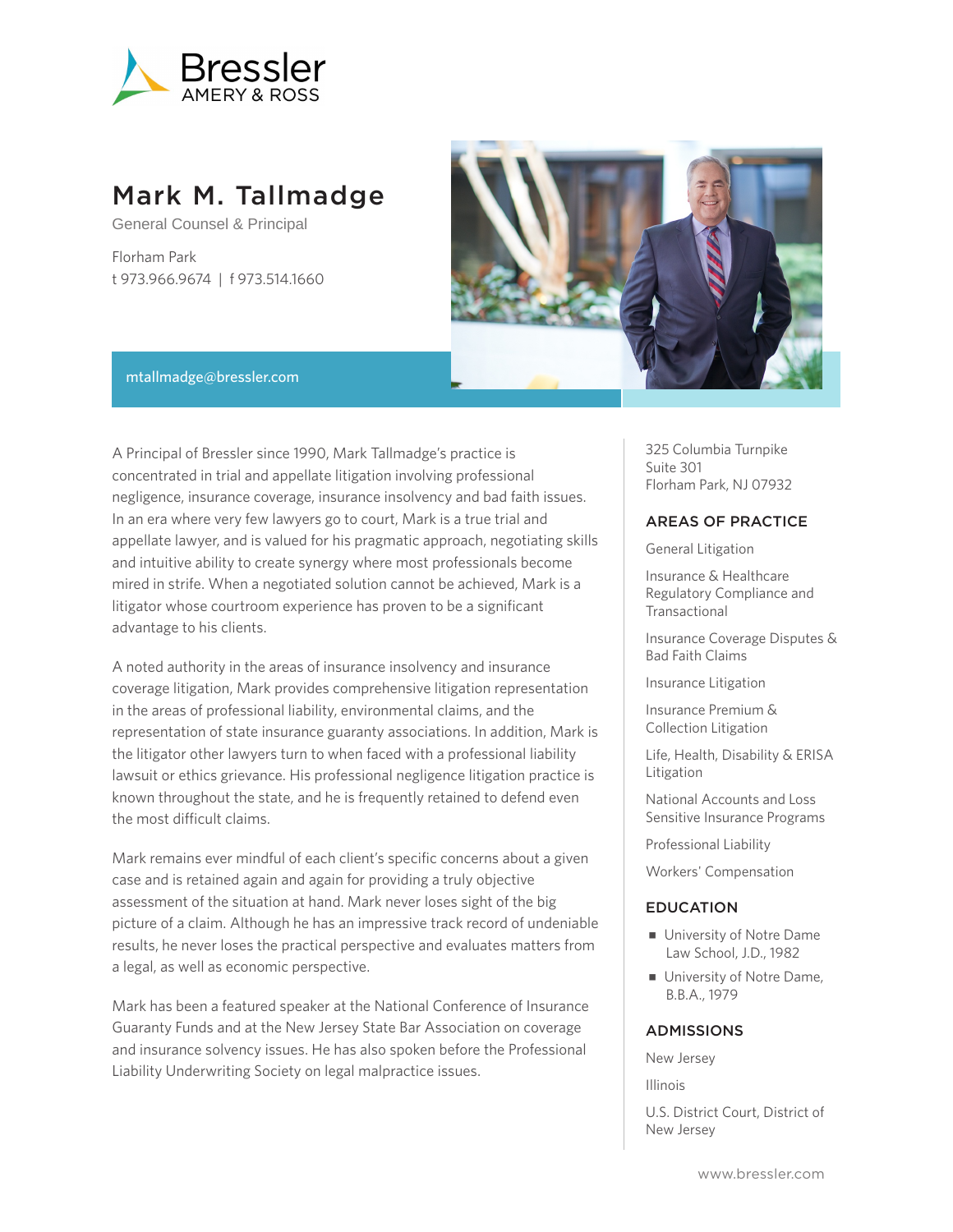

Upon graduation from law school, Mark clerked for The Honorable Clarkson Fisher, Chief Judge of the United States District Court for the District of New Jersey. Mark was also appointed by the Supreme Court of New Jersey to the District XA Ethics Committee, where he served on the committee for four years, acting as the Chair in 2010.

## Awards & Accolades

- Recognized in the Chambers USA Guide to "America's Leading Lawyers for Business" for Litigation: Insurance, 2018-2022
- Included in the list of the Best Lawyers in America®, 2006-2022
- Selected to the list of New Jersey Super Lawyers, 2008-2021
- Selected to the list of *Martindale-Hubbell AV®* Preeminent lawyers
- Selected to New York Magazine's list of the "NY Area's Best Lawyers," 2010

No aspect of this or any advertisement has been approved by the Supreme Court of New Jersey. A description of the award methodologies can be found here.

### **Experience**

Mark's published decisions include:

- Farmers Mutual Fire Ins. Co. v N.J. Property-Liability Insurance Guaranty Association,215 N.J. 522 (2013)
- American Int'l Ins. Co. v 4M Interprise, Inc., 431 N.J.Super. 514 (App. Div.), certif den. 216 N.J. 366 (2013)
- Oyola v Xing Lan Liu, 431 N.J.Super. 493 (App.Div.), certif. den., 216 N. J.86 (2013)
- *Lobiondo v. Schwartz*, 199 N.J. 62 (2009)
- Posso v. Acceleration National Insurance Co., 402 N.J. Super. 381 (App. Div.), certif. den., 960 A.2d 744 (2008)
- Kranz v. Tiger, 390 N.J. Super. 135 (App. Div.), certif. den., 192 N.J. 294 (2007)
- Thomsen v. Mercer-Charles, 187 N.J. 197 (2006)
- Aftab v. New Jersey Property-Liability Insurance Guaranty Association, 386 N.J. Super. 41 (App. Div.), certif. den., 188 N.J. 357 (2006)

U.S. District Court, Southern District of New York

U.S. District Court, Eastern District of New York

U.S. Court of Appeals, Third Circuit

U.S. Court of Appeals, Second Circuit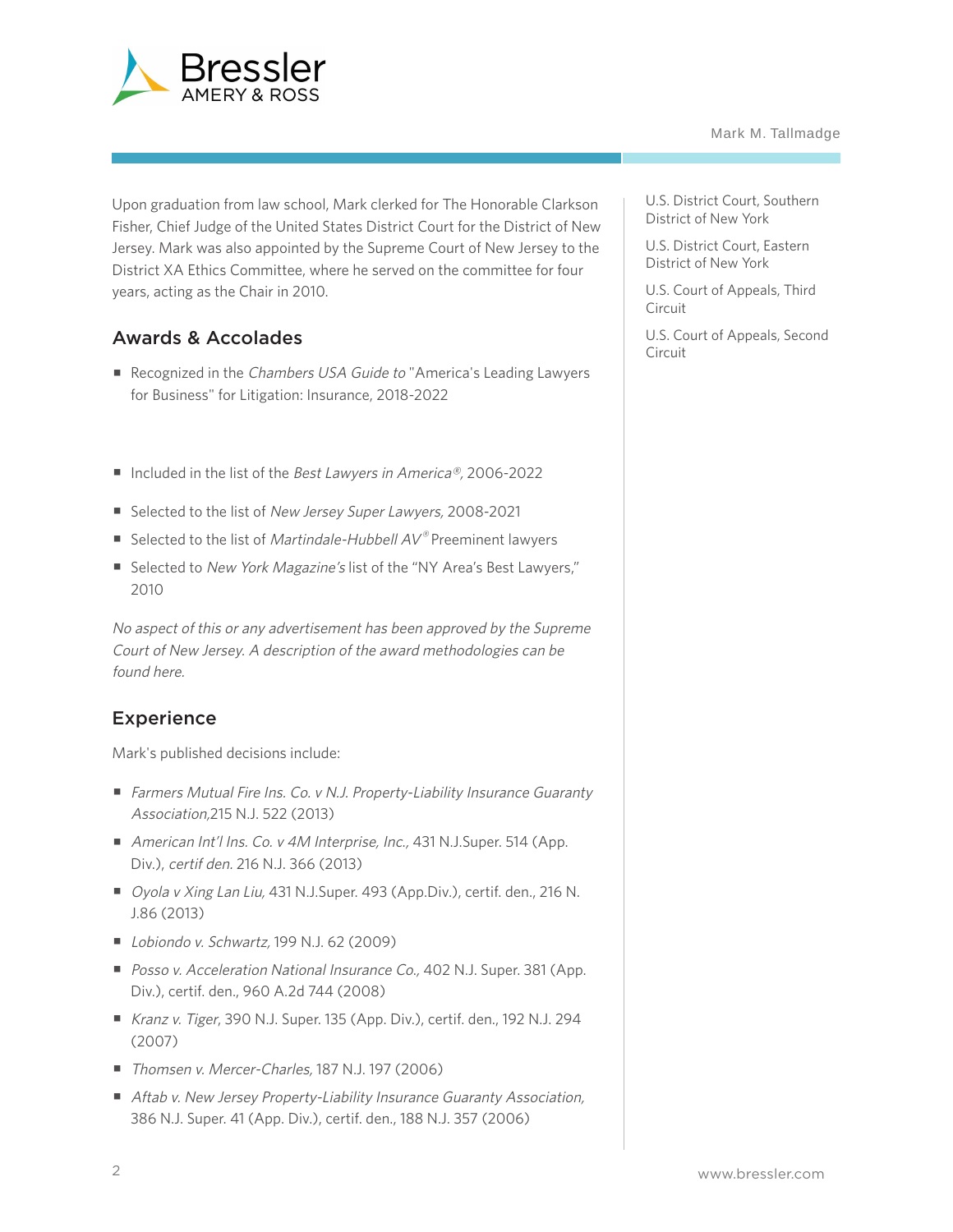

- Shaler v. Toms River Obstetrics & Gynecology Associates, 383 N.J. Super. 650 (App. Div.), certif. den., 187 N.J. 82 (2006)
- ARCNET Architects, Inc. v. New Jersey Property-Liability Insurance Guaranty Association, 377 N.J. Super. 102 (App. Div. 2005)
- Primus v. Alfred Sanzari Enterprises, 372 N.J. Super. 392 (App. Div. 2004), certif. den., 182 N.J. 430 (2005)
- *Jerista v. Murray*, 185 N.J. 175 (2005), rev'g, 367 N.J. Super 292 (App. Div. 2004)
- Hudson Environmental Associates v. New Jersey Property-Liability Insurance Guaranty Association, 372 N.J. Super. 284 (Law Div. 2004)
- Carpenter Technology Corp.v. Admiral Insurance Co., 172 N.J. 504 (2002)
- Mayer Pollock Steel Corp. v. New Jersey Surplus Lines Insurance Guaranty Fund, 352 N.J. Super. 269 (App. Div. 2002)
- Jendrzejewski v. Allstate Insurance Co., 341 N.J. Super. 460 (App. Div.), certif. den., 170 N.J. 209 (2001)
- Tehan v. Disability Management Services, Inc., 111 F. Supp.2d 542 (D.N.J. 2000)
- Harrow Stores v. Hanover Insurance Co., 315 N.J. Super. 547 (App. Div. 1998)
- Sayre v. Insurance Co. of North America, 305 N.J. Super. 209 (App. Div. 1997)
- New Jersey Guaranty Association v. Ciani, 242 N.J. Super. 164 (App. Div. 1990)
- NL Industries, Inc. v. Commercial Union Insurance Co., 144 F.R.D. 225 (D.N.J. 1990)
- Gonzalez v. Northwest Airlines, Inc., 201 N.J. Super. 422 (App. Div. 1985)

### News & Alerts

Chambers USA 2022 Recognizes 12 Bressler Attorneys and Five Practice Areas Firm News, 06.01.2022

44 Bressler Attorneys Recognized By Best Lawyers in America 2022, Including 1 "Lawyer of the Year" and 13 "Ones to Watch" Firm News, 08.19.2021

### Articles & Publications

Mark Tallmadge, Diana Manning & Michael Hensley Featured in Law360 Article on New Jersey Regional Powerhouse Listing Publication, 08.02.2021

### Civic Involvement

■ President, Patriots' Path Council, Boy Scouts of America